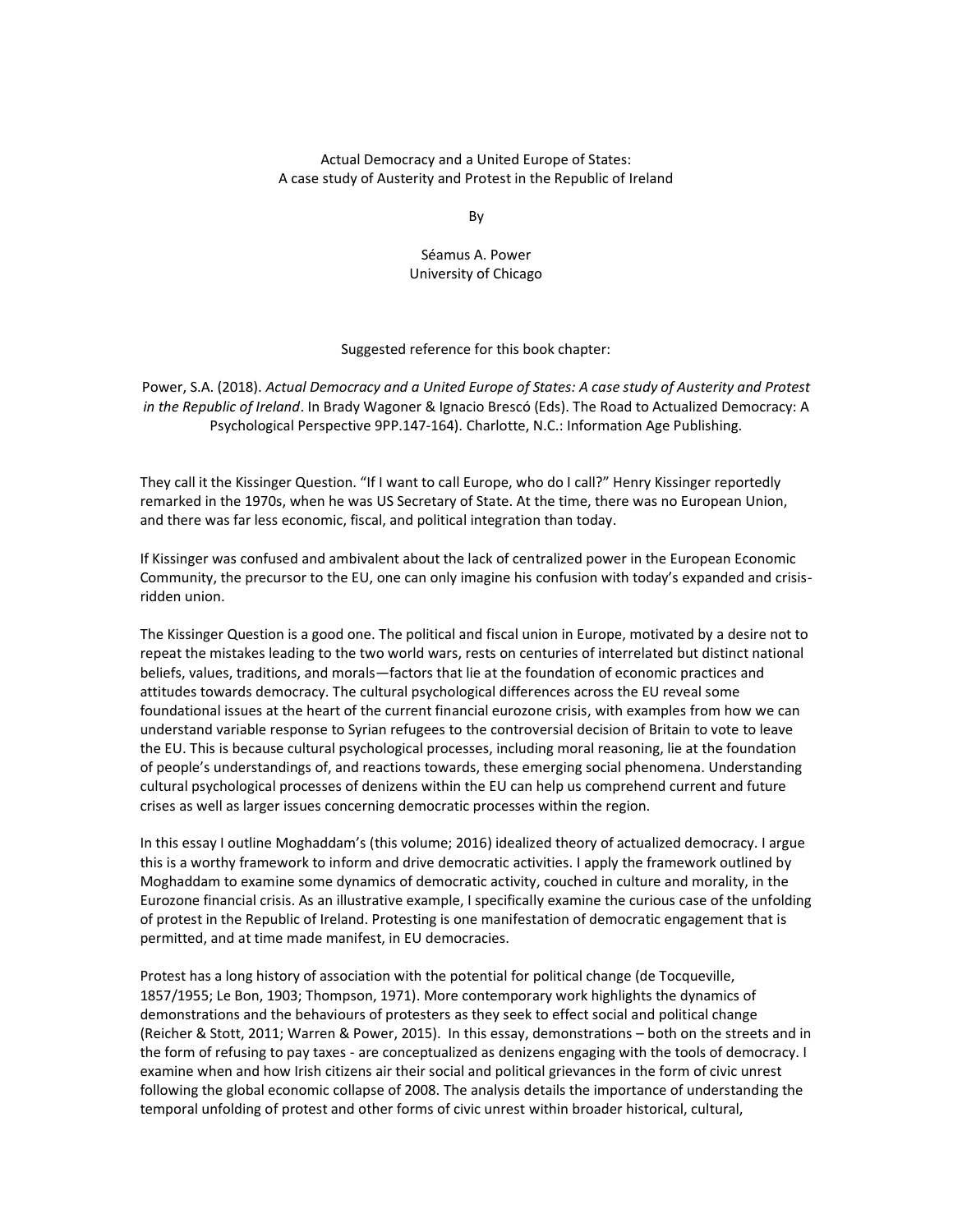economic, political and legal contexts. Democratic engagement is not idealized; it unfolds in shifting contexts that are at once new, yet bound to the past.

I argue that an idealized version of democracy is a worthy goal, but the impact social scientists can have in generating future societies with actualized democracies lies in examining the actual contexts in which democratic activities unfold. Idealized versions of democracies provide powerful cognitive alternatives of how one ought to act in society and the best way to organize societies to promote peace within a culturally pluralizing and globalizing world. These imagined futures also impact how democracy is interpreted and understood in the past and practiced in the present.

#### The Psychology of Democracy

In his visionary work on the psychology of democracy Moghaddam provides an ambitious framework to conceptualize actualized democracy (this volume; 2016). He articulates an idealized framework to guide understanding of what actualized democracy is, what it means, and why it can be so elusive.

First, Moghaddam outlines a simple continuum for thinking through forms of government. His broad conceptualization dovetails with Popper's classic characterizations of more closed and open societies in *The Open Society and its Enemies* (1966). At one end of Moghaddam's spectrum are pure dictatorships (this volume; 2013). These governments are characterized by oppressive and myopic leaders, privileged and corrupt elites, and intimidation and aggression from agents of the state used to control the population. In contrast, at the opposite end of this spectrum are actualized democracies. These forms of government are ideal and open societies and are characterized by a plurality of national, local, and psychological factors. Moghaddam argues no society has ever achieved a fully actualized democracy. There are multiple and interrelated reasons for this. He outlines a broad structure to comprehend the three ways in which social change can, but very often does not, occur, and inhibits the progression towards an actualized democracy. First order change – involving major shifts, such as the failure of a dictatorship, or a global financial crisis - occurs without any transformation to either the formal law or informal norms and behaviours within a region. Second order change involves creating new, or altering existing, formal documents and laws. However, this can, but does not necessitate, changes in social norms or behaviours. Third order change, according to Moghaddam, is far more elusive, but is fundamental to achieving an actualized democracy. It involves transformation in both the formal system and informal normative behaviour.

Third order change is necessary for achieving actualized democracy, but history is replete with examples of failures to make these changes manifest, even when opportunities to do so are created by first and second order change. Expanding his theory, Moghaddam outlines three prerequisites for realizing third order change. First, when moving from a dictatorship, leaders must want to move towards actualized democracy. Second, there must be institutional support to help achieve the actualization of a pure democracy. However, the third prerequisite is for a population to become democratic citizens. This involves acquiring, both through education and informal learning, the social and psychological skills to think and act democratically. Moghaddam articulates a series of interrelated, idealized, and potentially contradictory, abstract propositions that characterize a perfect and actualized democratic citizen.

A democratic citizen is at once open to new experiences, must seek to understand others and learn from them, create opportunities for these others yet also realize not all experiences are equal. Democratic citizen opinions must be informed by multiple sources, and consequently these citizens must revisit and be willing to revise their opinions. Finally, democratic citizens must question their own deeply held beliefs, know there are fundamental moral truths of right and wrong, and realize they themselves could be wrong in their worldviews.

Psychology needs more visionaries like Moghaddam. But idealized theoretical abstractions also need to be grounded in everyday lived realities. The meaning and realization of any actualized democracy is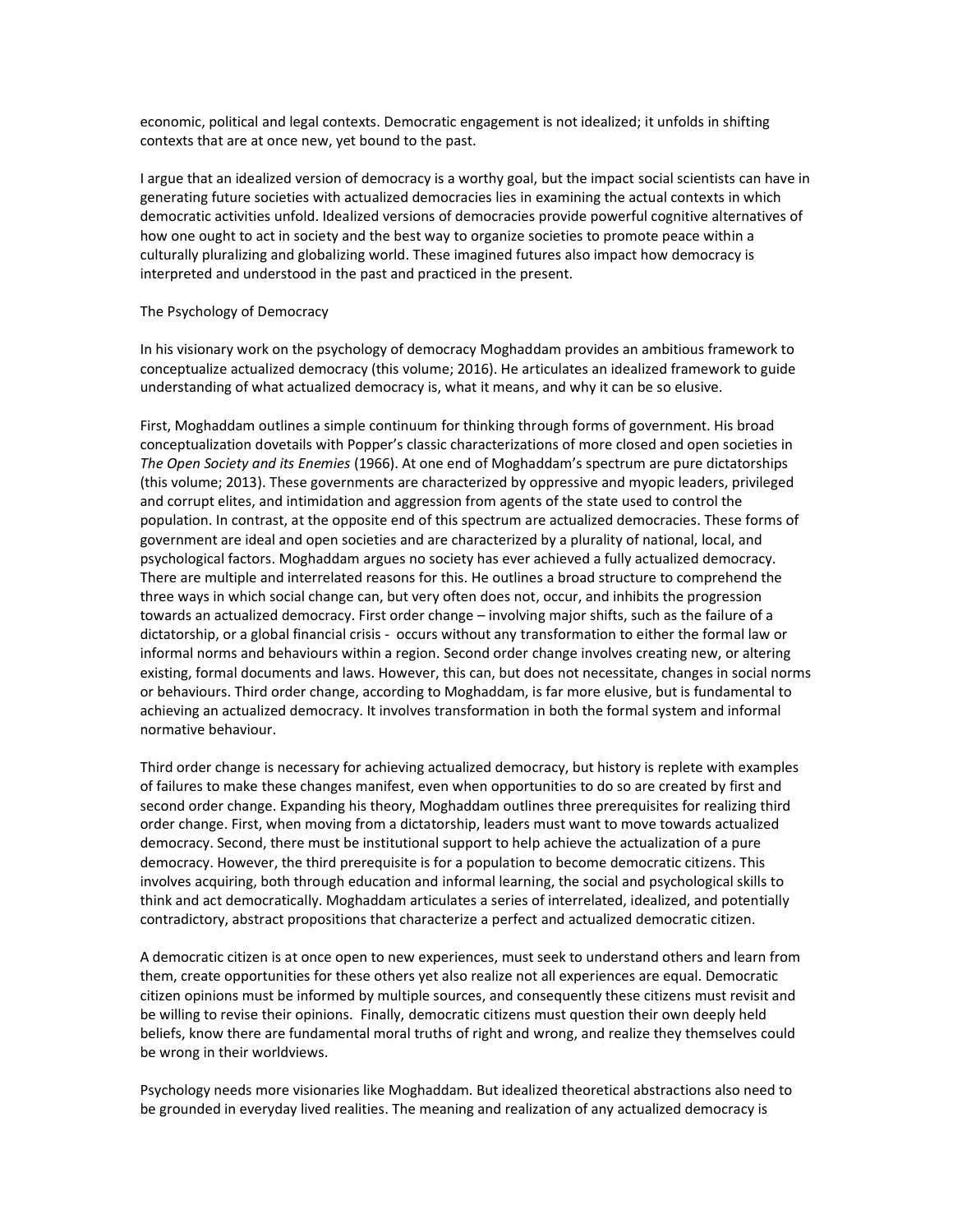forever linked to the past. This is because people use the past to make sense of the present and orient towards imagined futures (Bartlett, 1923; Halbwachs 1925/1992; Power, 2016; Wagoner, forthcoming). One consequence of this for generating an actualized democracy is acknowledging there are many potential forms of democracy. These are informed by legal, economic, and constitutional charters, which are institutionalized within countries, and cemented by cultural, historical, social, and moral norms. And even within democracies there is no guarantee of peaceful co-existence. The majority might tyrannize minorities, as Mann's (2005) documentation of ethnic genocides in democratic countries reveals. Visions for actualized democracies are more numerous than is possible to realize. This is why Moghaddam's framework is at once necessary and incomplete.

In both Moghaddam's (this volume; 2016) and Popper's (1966) terms, EU nations can be conceptualized as relatively open democracies. This is because EU membership is predicated on each member state having stable institutions capable of supporting a localized form of democracy, the rule of law, fundamental human rights, and respect for, and protection of, minorities as outlined in the Copenhagen Criteria for EU membership (1993).

Initially, unlike some EU neighbours, the Irish initially passively accepted austerity as the economy collapsed in 2008 and harsh austerity was introduced to its citizens. Paradoxically, when economic indictors in 2014 designated Ireland as one of the fastest growing economies in Europe, there were mass protests, standoffs and clashes with the police, and the refusal of hundreds of thousands of citizens to pay a new austerity tax on the water.

Examining this paradox can inform how we comprehend EU integration. It can help us answer Kissinger's deep question about the distribution of power in a multi-state democratic union, and it can also inform our understanding of attempts to actualize democracy in relatively open societies in Western Europe.

## Eurozone crisis & the Irish reactions

Ireland benefitted greatly from joining the European Community in 1972. The modernization of the country since the 1970's culminated in an unprecedented economic boom during the late 1990's and in to the 2000's known as The Celtic Tiger. Yet, in the context of the global economic downturn in 2007-2008, the Irish financial downturn was particularly dramatic.

Economists give various explanations for the causes of the 2008 economic crisis—easy availability of credit, property bubbles, poor regulation, unscrupulous banking practices, people manipulating the system—but find it harder to explain the varying reactions to the crisis. The economies of Spain, Greece, and Ireland collapsed, but their residents reacted very differently to the outset of non-uniform austerity polices. In the first two countries, austerity measures were met with large-scale demonstrations and riots. In contrast, the residents of Ireland did not take to the streets. As such, the Irish case, on a surface level at least, proves to be different from some EU neighbours and warrants closer attention.

Understanding how Irish people responded to this economic crisis, and associated austerity, provides an opportunity to comprehend more broadly how people understand and experience societal phenomena from their unique socio-cultural and moral perspectives. Moreover, it provides an opportunity to explore the ways in which there are similarities and divergences in the types of explanations, moral reasons, and justifications people give to explain such crises. As such, exploring the Irish case has implications for understanding larger issues, such as the continued (dis)integration of the EU. The Irish case highlights, for example, the ways in which people do, and do not engage, in democratic activities; how they orient towards their government, agents of the State, and other social groups within the nation.

Actual democracy occurs in pre-existing contexts, informed by the weight of historical, social, cultural, moral, legal, economic, and political norms. To begin the task of understanding the pathway to actualized democracies, it is important to begin in these messy contexts. It is necessary to examine the ways in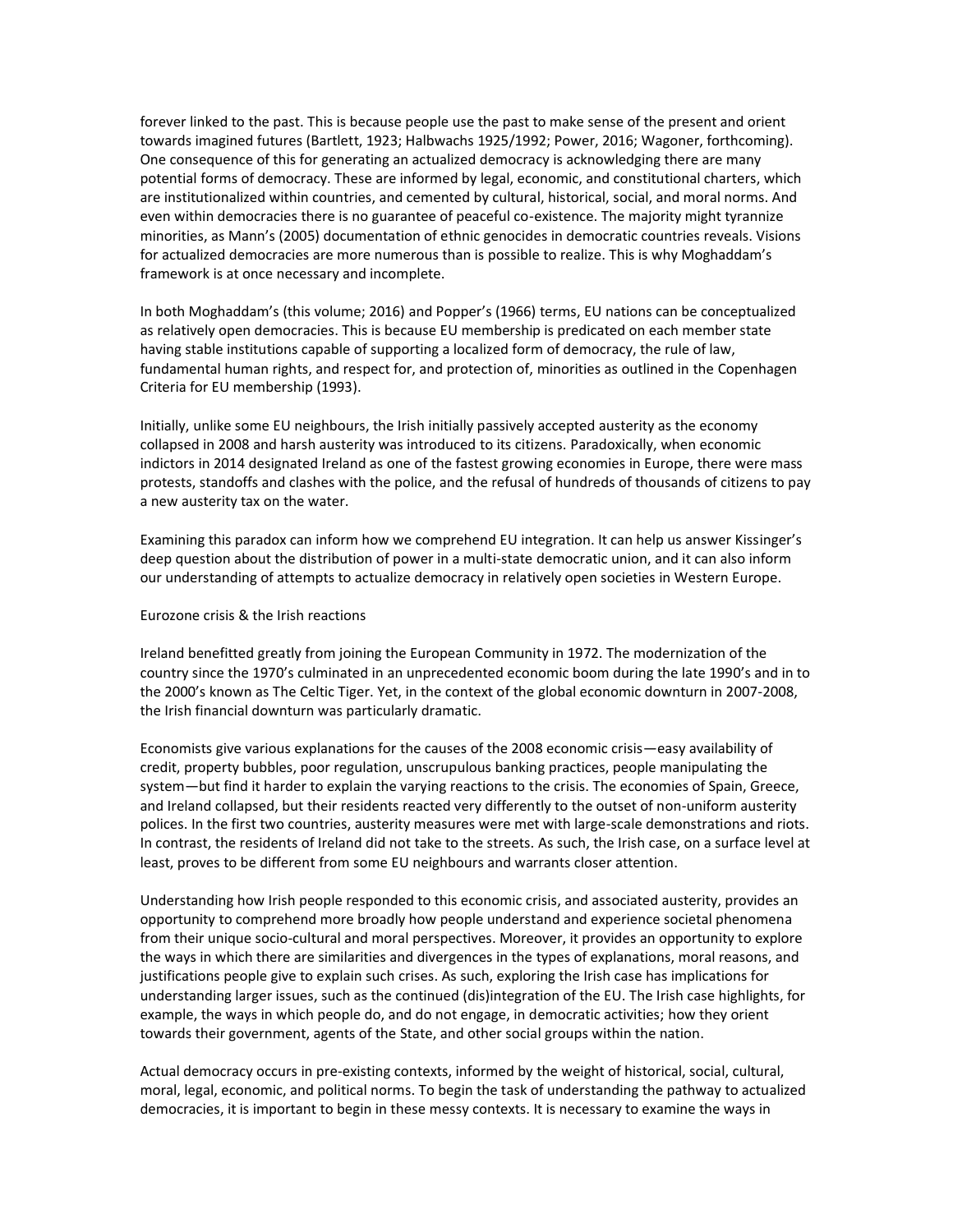which people navigate their trajectories towards achieving democratic participation and citizenship in the actual system they are positioned within.

The axiomatic assumption is that culture matters in understanding these processes. Particularly important to the Eurozone crisis, and the Irish case especially, is a way to comprehend the relationships between culture and economics.

## Cultural values and economic development

An extensive body of research has highlighted the importance of history and culture to economic development (Banfield, 1958; Harrison & Huntington, 2000; Landes, 1999; Putnam, 2007). The idea that culture matters in economics is not new. More than a century ago, Max Weber, the German economist and sociologist, documented in *The Protestant Ethic and the Spirit of Capitalism* the impact of religious values on economic prosperity (1905/2009). He examined how the Calvinist belief in predestination shaped attitudes to work, arguing that economic prosperity for believers signaled that they were predestined for heaven. For Weber, this new type of worker—hardworking, thrifty, honest—was the basis of modern capitalism. Over time, belief in predestination faded, but the spirit of capitalism was maintained.

There is also a long history of social scientists and economists dismissing culture's importance to understanding economics. When Lawrence Harrison, a former United States Agency for International Development mission chief in Central America, argued in his 1985 book, *Underdevelopment is a State of Mind*, that cultural values have hindered economic development in Latin America, Jeffrey Sachs of Columbia University responded that "the cultural explanations of economic performance may be helpful in some circumstances, especially in accounting for resistance to capitalism in the nineteenth century, but such explanations should also be tested against a framework that allows for other dimensions of society (geography, politics, economics) to play their role. Controlling for such variables sharply reduces the scope for an important independent role of culture."

Summarizing the debate, the political scientist Samuel Huntington (a co-author with Harrison and himself a strong proponent of the importance of culture) later wrote, "The battle has thus been joined by those who see culture as a major, but not the only, influence on social, political and economic behavior and those who adhere to universal explanations, such as devotees of material self-interest among economists, of 'rational choice' among political scientists and of neorealism among scholars of international relations."

The debate endures: similar divisions are evident in the analysis of the Eurozone crisis. Cultural values and beliefs are often either totally neglected or treated as a variable, without in-depth understanding of their historical and moral roots, and the importance of such beliefs. But cultural beliefs help explain important differences in how countries responded to the recent global economic downturn. And by understanding the diverse ways culture informs how people orientate towards, and experience, economic realities, it also helps explain unfolding democratic participation in the form of civic unrest, protest, and voting in of new governments.

#### Ireland's response to austerity

In Moghaddam's model, the global financial collapse of 2008 can be conceptualized as first order change. A drastic downturn in many economies was not directly caused by stark formal changes in law or social and behavioral norms. These macro-level changes did not have a direct effect on how people engaged in democratic activities, such as protest and voting, but have been an important abstraction that frames later behaviour observed in a localized Irish context.

As a result of the global financial downturn, the economies of Greece, Ireland, and Spain all collapsed in 2008. So why did residents of Ireland, unlike those in Greece and Spain, passively accept austerity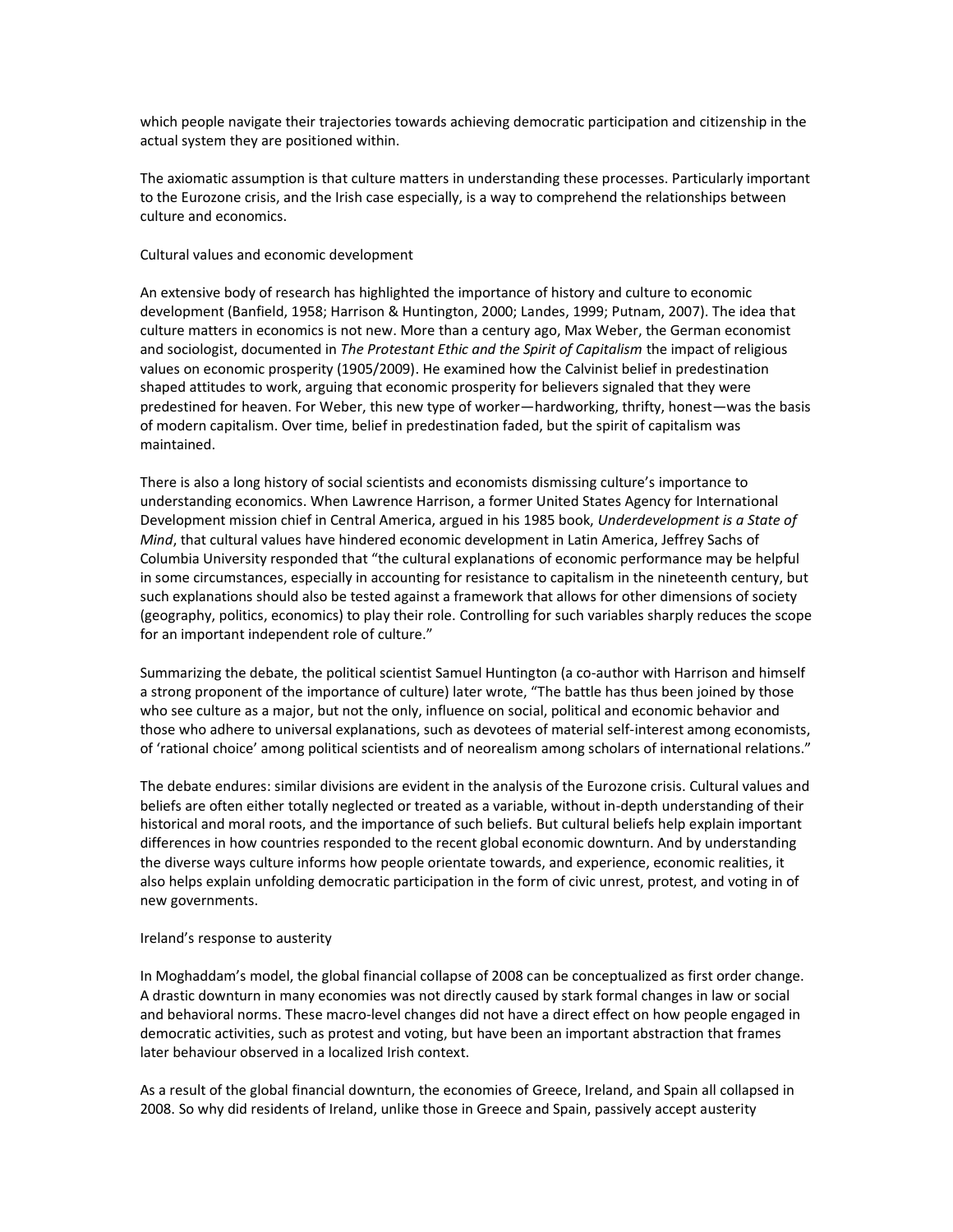measures for six years before finally protesting in late 2014, especially given Ireland's long history of rebellion against authority?

Examining the second order change – a change of formal law in Ireland – can help contextualize the Irish political response to the unfolding of the global financial crisis. On Monday, September 29th 2008, the then Irish government made the controversial decision to safeguard all deposits, bonds and debts in the six failing Irish banks at the expense of the taxpayer. This decision set in motion a series of societal and cultural changes that continue to be felt today. An investigation of these individual and collective social and cultural activities – third order change in Moghaddam's model – are explored in greater depth in the next section of this essay.

It is by exploring the connection between the global financial crisis (first order change), and bailing out of the Irish banks (second order change) that leads to democratic engagement in Ireland in the form of demonstrations, both in the streets, and at the ballot box (third order change).

My analysis of data obtained from the European Social Survey—which includes representative data from 28 European countries regarding social issues in two-year waves from 2006 to 2012—illustrates differences between Greece, Ireland, and Spain on several relevant issues. The broad financial constraints experienced by the three EU members were similar, but the responses to austerity measures were different. A cultural analysis can help account for these differences.

For example, residents of Ireland tended to disengage from potentially productive civic activity following the economic collapse prompted by the collapse of Ireland's real-estate market in 2008. Most Irish residents did not contact their politicians, sign petitions, or attend organized protests. In contrast, residents of Greece and Spain increasingly took to the streets in demonstrations, some of which turned violent.

Intuitively the Greek and Spanish reactions make sense: residents of Greece and Spain were angry at the economic collapse, and took to the streets. However, by 2012 residents of Ireland were less satisfied with their government, the European parliament, their economy, and their politicians than were their counterparts in Greece and Spain. Yet Ireland's Fianna Fáil government did not lose power until 2011, four years after the recession hit. Despite being unsatisfied with their economic situation and their government, despite EU neighbors increasing their civic engagement to effect social change, and despite a history of occupation met with rebellion, the Irish mutely accepted their imposed austerity. Why?

My research based on a wide range of interviews with a group of public elites, reveals three interrelated reasons given by this group for the passive Irish response to austerity (Power, 2016). First, migration is a culturally legitimized and historically ingrained response to hardship for the Irish: when the going gets tough, the Irish hit the road. Second, a collective memory of the violence and social denigration in Ireland during "The Troubles" – a period of violence in Northern Ireland from 1968-1998 - serves as a reminder of the futility of violence to solve social problems for the Irish. Third, the omnipresence of the culturally informed moral foundation that "you should reap what you sow" means the Irish were thought to accept austerity as a natural consequence of having enjoyed financial excesses during the economic boom years.

## When the going gets tough

When faced with financial constraints, the Irish invoke culturally informed collective memories of migration during times of hardship. Nearly 10 percent of the Irish population has migrated since 2008. My interviewees saw this as a continuation of a culturally legitimized and historically ingrained response to hardship. Many migrants are young and left Ireland due to unemployment or underemployment. Although many are former construction workers, a significant portion are young professionals. Despite their more privileged education status, migration in times of economic hardship is a fundamental part of Irish culture. As one respondent, a prominent economist and regular media commentator, said to me, "It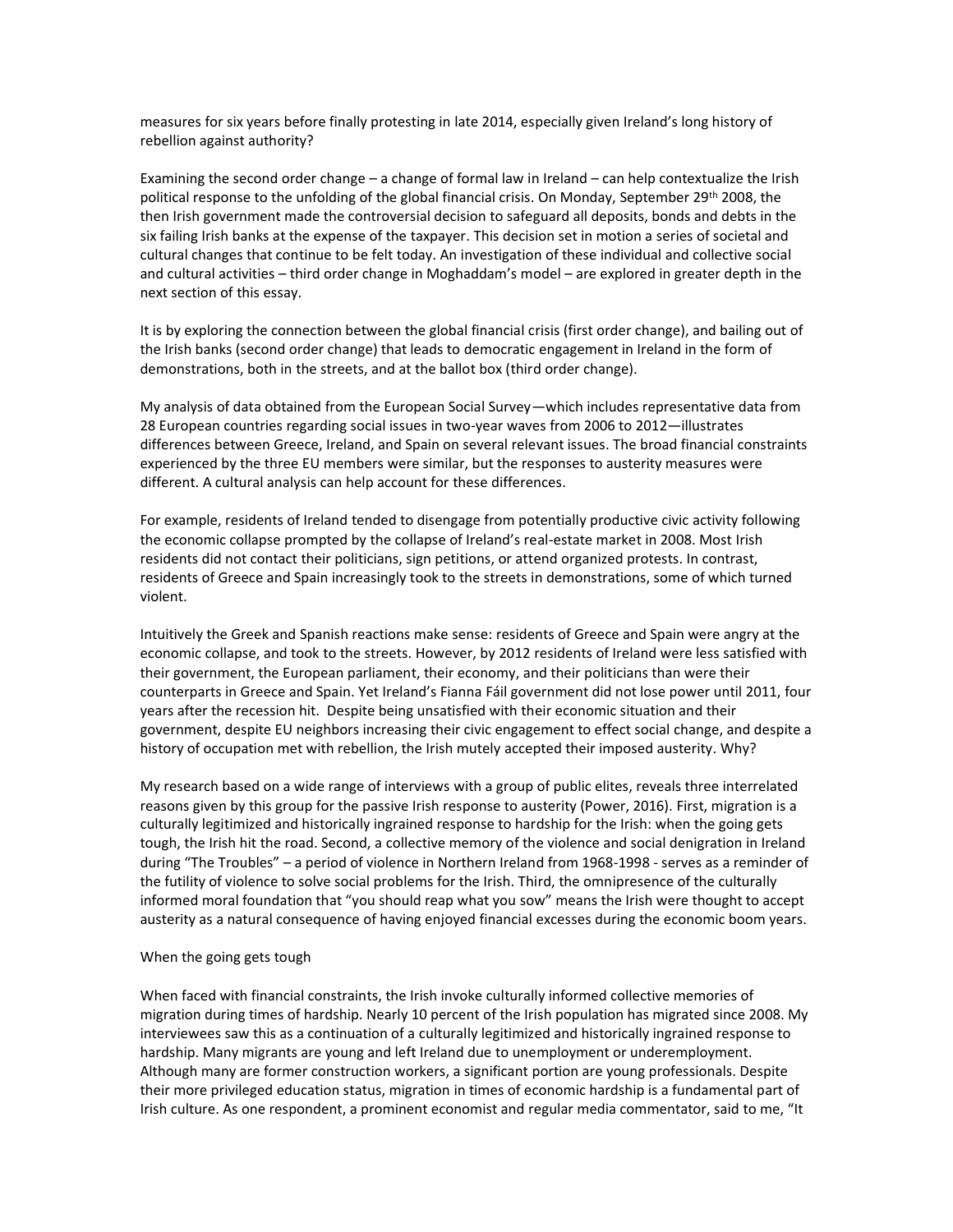is an established feature of Irish economic and social history since the 19th century that Ireland has experienced high levels of outward migration. Definitely Irish people are prepared to get up and leave if the economic situation is bad enough."

Interviews with people in the public eye reveal a collective memory of the nearly 30 years of violence during "the Troubles," the conflict between predominantly Catholic republicans who wanted a united Ireland, and the predominantly Protestant unionists who wanted Northern Ireland to remain part of the United Kingdom. In contrast to the riots, murders, and bombings that characterized the island during those years, the Republic of Ireland is now a maturing democracy, according to interview subjects. They say this maturity is mainly reflected in voting rather than attending protests or rallying against agents of the state. The Irish citizenry did their bloodletting at the ballot box, rather than on the streets, by comprehensively voting-in the opposition parties of Fine Gael and Labour in 2011.

The idea that you should reap what you sow, echoed from Roman Catholicism, is one clear theme uniting respondents' narratives. The Irish with whom I spoke overwhelmingly view their people as being partly responsible for the economic crash. From this viewpoint, the Irish are different than many other EU residents. Although bankers, the government, financial regulators, and the EU were vilified for the financial crisis in Ireland, so too was the Irish public. My respondents said it would be illogical for the Irish to protest, because they shared in the blame. Irish citizens must suffer austerity as a consequence of enjoying financial excesses during the boom years. As one respondent put it, "We are stuck with the world we live in. Within these confines there are lots of things we can do, and will do, and austerity is just a consequence of what we do. We suffer it with dignity, we suffer it in anger, or you suffer it in one way or another. The motivation is to whether you suffer it in silence or in rage. That is probably the key question."

My interviews with unemployed Irish people revealed how they internalized this idea. They often said they were partially at fault for their own negative financial and social situation. There is no motivation to protest when one feels culpable for one's own social position. One respondent, who finished school at 18, was an unemployed former factory worker having difficulty repaying his mortgage when I interviewed him in the summer of 2014. He described how he and his wife went to a prominent Irish bank in 2006 to get a loan. The banker offered him a reasonable mortgage to buy his first home based on his salary, but Charlie lied, telling the banker that a competing financial institution was offering him a bigger loan. Fearing losing a new customer, the banker agreed to match the mortgage. In this scenario, there are several places where blame can be attributed. However, during the course of his story Charlie repeatedly illustrated the ways in which the fault lay with him. His current financial hardship, in his mind, is directly related to his lie—not to an irresponsible banker, an incompetent government, or a global financial downturn, but to his own actions. He does not protest because he feels culpable for his own situation.

Combined, these qualitative studies support the survey data suggesting the initial Irish reaction to imposed austerity was passive. The analysis reveals the nuances of the moral reasoning and cultural psychological tendencies, couched in collective memories of ways to be and to act, and made manifest in contemporary reactions to the current economic crisis. In this way, the relationship between culture and economics, and essentially how people experience and understand these relationships, informs how they feel they should act in the context of current Irish democracy. They did not riot or protest, because on a collective level they felt partially culpable for the economic situation and it is illogical to take to the streets in such a case. In Ireland, with the initial onset of austerity, migration was one way to deal with a perceived bleak future. Another was to purposely divide a violent past from a necessary peaceful present. Indeed, the Irish people voted out the government who oversaw the economic downturn, and bailed out the banks at the expense of the taxpayer, in 2011.

But that was then, and this is now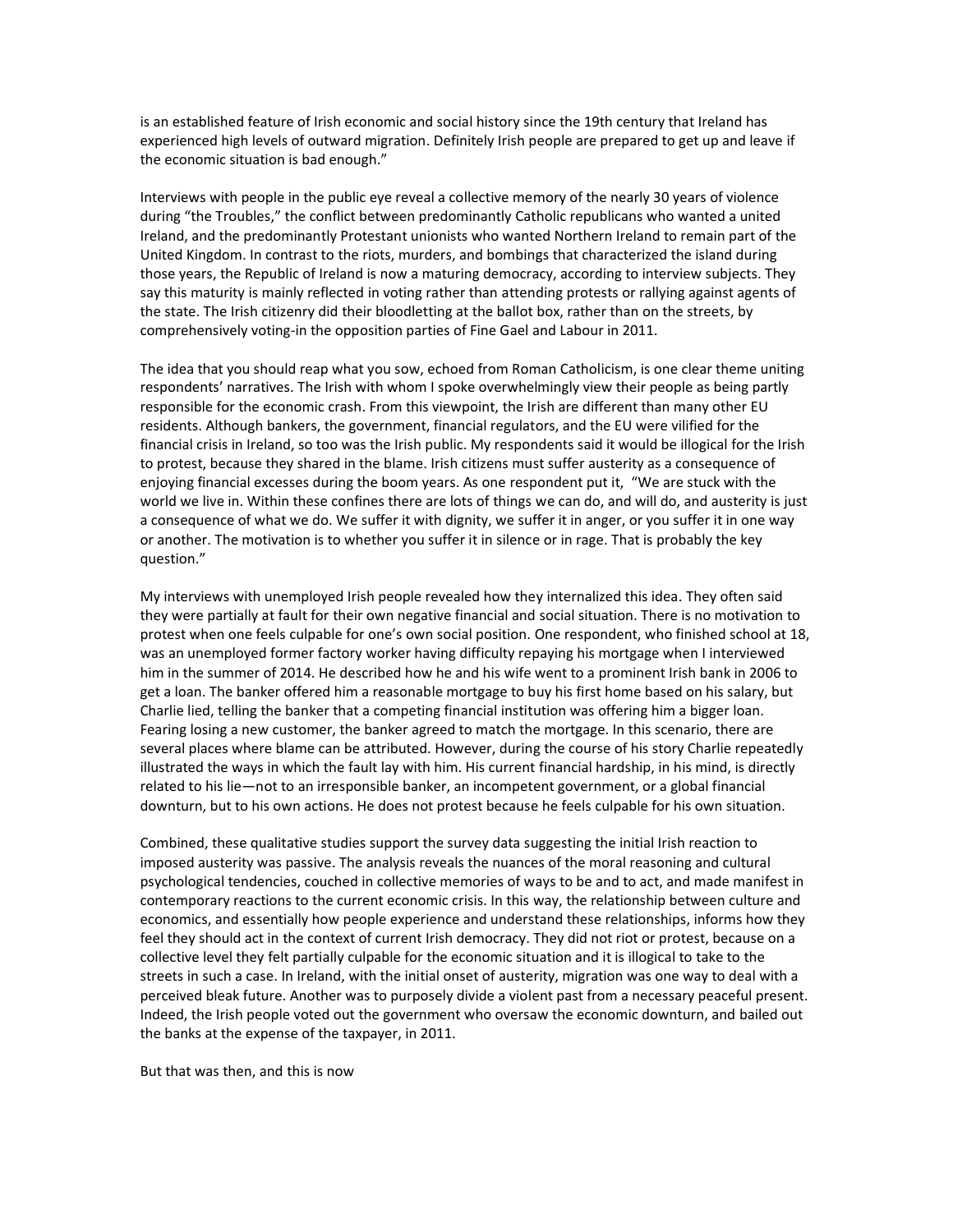Intuitively, it might be thought that anger and protest might manifest within a stark downturn in economic fortunes, only to be relaxed when the economy rebounds. In the Irish case – and many others – the opposite is true. This presents a paradox. And an exploration of the psychological dynamics can help explain how actual democratic activities are motivated, and manifest, within this seemingly paradoxical cultural and economic context.

The Irish economy is again one of the fastest growing in Europe – with muted talk of the emergence of the "Celtic Phoenix:" a return of economic growth that created the infamous "Celtic Tiger" from the late 1990's to the mid 2000's. Yet there is an increasing level of protest behaviour among Irish citizens. Why, after passively enduring austerity for nearly eight years, are there now mass demonstrations in Ireland?

A dramatic shift in context, led to an observable shift in cognition and behaviour in Ireland. One effect of the 2008 global economic crisis was the introduction of harsh austerity on a number of different countries in the EU. In the Republic of Ireland, austerity measures were introduced in a specific manner, different to European neighbours. In the context of a stark upturn in the Irish economy since mid 2013, a new austerity tax was introduced (second order change). On December 28<sup>th</sup>, 2014, Michael D. Higgins, the current President of the Republic of Ireland, signed a controversial Water Services Bill into law. For the first time in Irish history, the Irish public will have to directly pay for the water they consume. The Water Services Bill enactment has been met with strong opposition from the Irish public in the form of large-scale demonstrations, clashes with police, and a refusal of many citizens to register online to pay this new tax (third order change).

As highlighted earlier, the role of culture in understanding economic processes is heavily debated (Harrison & Huntington, 2000). Another interpretation of the different Irish response than EU neighbours lies purely in economic and political decisions. With the unfolding of austerity – the exact timing of new taxes and budgetary cuts; the rate and level of these taxes and cuts; the force and intensity they were implemented with; the baseline wealth of different groups of denizens in different EU nations; preexisting personal and national debt; economic projections; political planning and even geographical location– matter too in explaining the dynamics of protest behaviour, civic unrest, and democratic processes in the EU. The cultural explanations do not solely account for different reactions between Ireland, Greece, and Spain. Rather, they are intertwined with these economic and political decisions that have social, cultural, historical, and moral foundations. A cultural analysis not only reveals how people discuss the unfolding financial crisis, but it can also lay bare some subjective assumptions underlying seemingly objective political and economic initiatives and policies.

Actual democratic activities are not idealized; they occur in shifting and seemingly contradictory contexts. In Ireland, the initial passive response to austerity gave way to civic unrest and an engagement with more extreme forms of democratic activities that were not initially considered earlier as the crisis began unfolding. This observable shift in behaviour did not occur when things were going from bad to worse. It occurred when the economy in Ireland began to soar.

## Making sense of the paradox

Relative deprivation models, put forth by psychologists such as Thomas Pettigrew at the University of California, Santa Cruz, can help explain this situation (2016, 2015; Davies, 1971; Walker & Pettigrew, 1984). The basic premise of these theories suggests that when individuals or groups compare themselves to similar individuals or groups, and they believe they are disadvantaged in comparison; this leads to the experience of angry frustration. Of course, the form and manifestation (if any) of this frustration is flavoured by the particularities of a group's position, including the cultural, economic and socio-political contexts in which they are situated and to which they must relate. I use this theory to make sense of the contemporary anti-austerity demonstrations in the Republic of Ireland.

Data I collected for this research phase includes observations and semi-structured interviews with two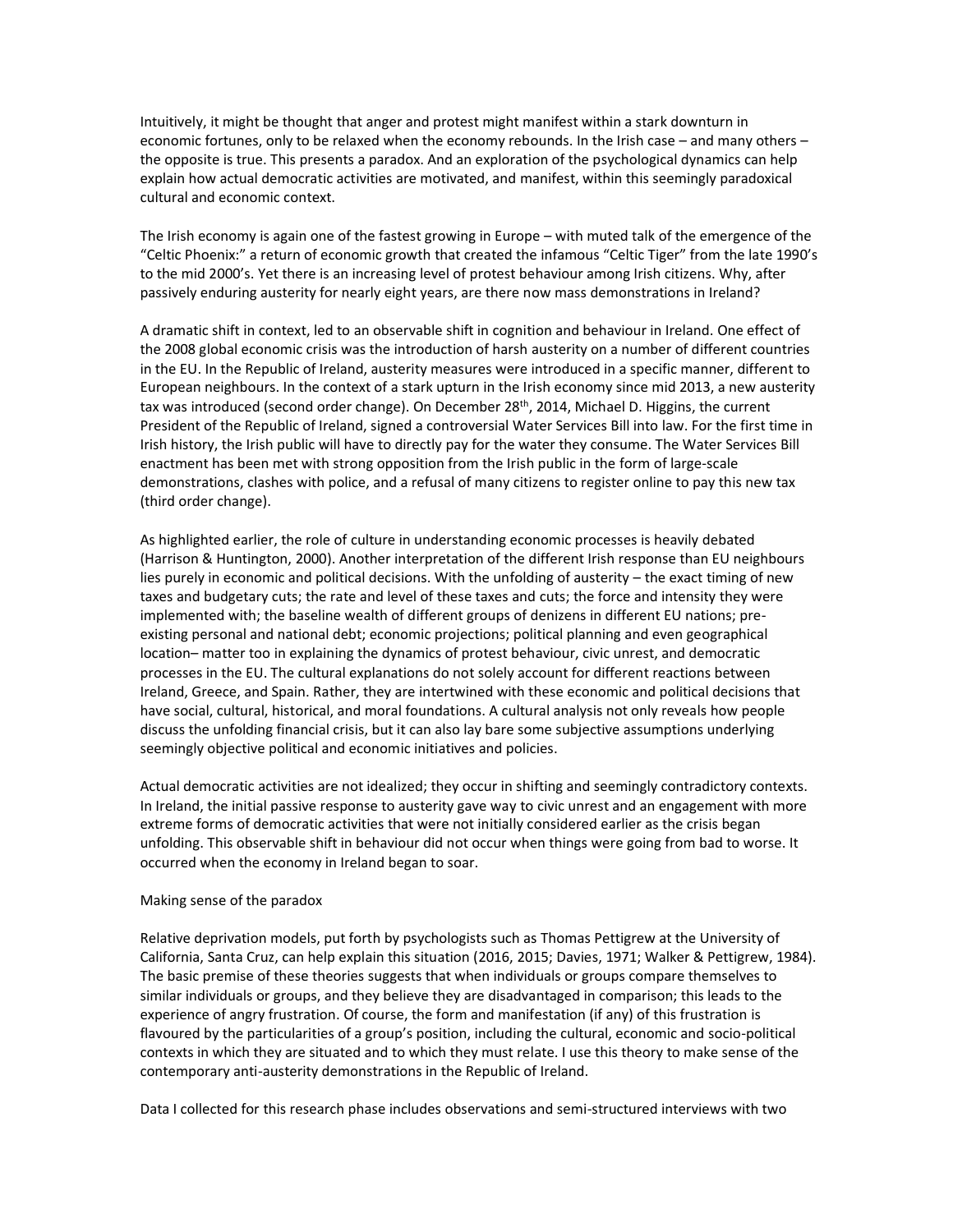hundred protesters (balanced by gender; broad adult age; mostly working class) at a series of six national demonstrations in Dublin. I approached one in every tenth cluster of people for consent to an interview before and during the protest. I also recorded talks given by politicians, community activists, and trade unionists at post-protest rallies, along with detailed notes of my ethnographic observations, as well as conducting in-depth ethnographic work in summer and autumn, 2015, in a small Irish city. I spent substantial participant-observation time with a core group of protesters at different housing estates. I interviewed protesters individually and/or in groups, as well as members of the police force, construction workers, non-protesting residents, and occasionally members of local media. The analysis of this research reveals an interesting psychological phenomenon that is at once universal and local.

The demonstrators who were interviewed during protests were mostly aware there was an objective economic recovery occurring in Ireland. However, the protesters are not experiencing these economic improvements in their everyday lives. They are concerned about the rising prices, particularly property prices, in Ireland and the resultant emerging homeless crisis; the seemingly consistent problems with healthcare; and the perception that the Gardaí (the Irish police force) protect corporate interests and not ordinary State citizens. The protesters say they have finally awoken to these social injustices and are now motivated to take action. This manifests in demonstrations, on national and local levels, in the form of taking to the streets, refusing to pay the water tax, and voting out the government that oversaw the unequal economic recovery.

Speaking at the end of a representative national demonstration, one prominent left-wing politician summarized some of the arguments made by protesters. She stated: "Let no one be in any doubt that our demand will be an end to water charges and to Irish Water [the company set up to oversee the billing of water in Ireland], and the beginning of a society based on equality, decency, fairness and full citizenship for every single one of us, and that means a roof over every citizens head, that means decent work, that means a decent chance, and fair taxation." It is clear the economic recovery is being felt unequally. The implication is that dramatic democratic change is needed. People are already on the streets to have their voice heard and now need to continue this momentum to vote out the government that oversaw the aggregate, but unequal, economic recovery.

Earlier in the economic downturn the moral logic that "you should reap what you sow" was interpreted as attributing a portion of the blame for the economic crash to the hands of ordinary Irish citizens. People endured austerity but expected to "reap" a better Ireland because of what they "sowed." However, citizens instead were met with a hefty tax on water, a resource often represented as a fundamental human right by my respondents, and particularly plentiful in Ireland, an island, where it often rains. People who had accepted austerity did not get their rewards. Now it is the government, elected on a mandate of economic recovery for all, who must be served their just desserts. The national demonstrations, often, but not always supported by left-wing political parties and trade unions, called for the removal of the government and the voting in of politicians who would genuinely represent the working classes. On February 26<sup>th</sup>, 2016, the Irish voted out the government who oversaw the dramatic economic recovery, with independents and left-wing politicians who campaigned on abolishing water charges gaining much parliamentary power. Though the protesters were effective in getting their voice heard, the majority party who oversaw the economic recovery – Fine Gael - clings to power in an unstable and minority government.

The Irish case study shows the interplay between the three orders of change necessary to move towards one version of an actualized democracy. The global economic collapse led to the introduction of new laws in Ireland, which in turn shifted the localized context and shaped the emergence of behaviours of democratic citizenship. A large number of Irish denizens engaged – to varying degrees - in the idealized characteristics Moghaddam argues are necessary for actualized democracies. They critically questioned the system they were in, revised their pervious cognitions in light of new information that they sought out from multiple sources, including social, rather than mainstream, media; many engaged in new democratic experiences – such as refusing to pay tax and protesting; and in these contexts the vast majority of people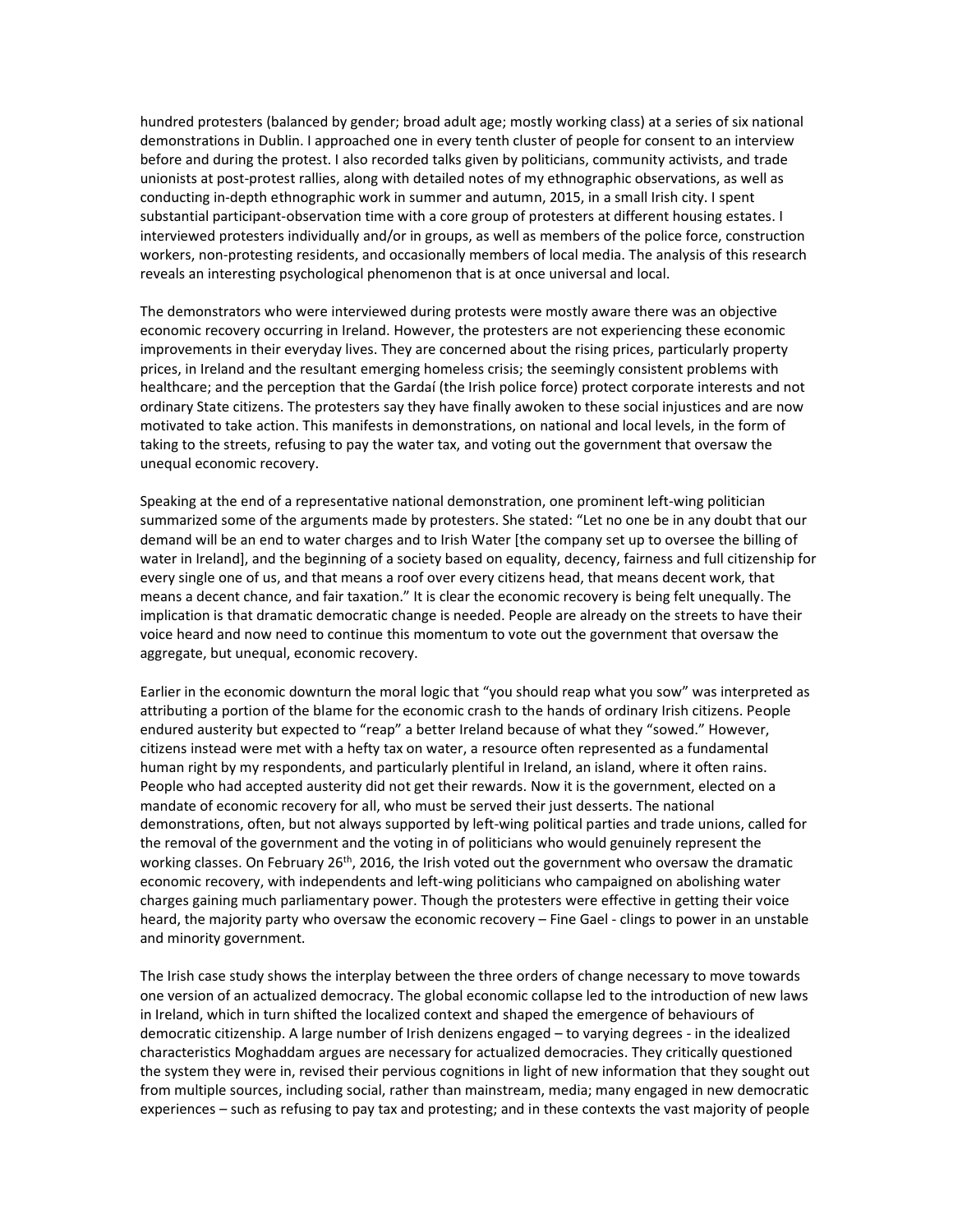maintained principles of right and wrong, evidenced in overwhelmingly peaceful protests. Not all citizens engaged in this behaviour, nor did all of them engage to the same degree. But in the rupture caused by the global economic crisis, and the laws enacted by those in power, citizens responded by edging closer towards actualizing a contextualized democracy in the Republic of Ireland.

## Actualizing Democracy

Moghaddam articulated an impressive idealized theory of actualized democracy. This framework is a worthy destination for societies in the third millennium to strive towards. As Moghaddam knows, however, the pathway to these idealized societies is not inevitable. The journey towards them occurs in messy contexts, sculpted by the weight of history and the dynamics of politics, economics, law, as well as localized social, cultural, and moral reasoning. In this sense, in order to take the next steps on the journey towards actualized democracy, psychologists need to understand actual and contextualized democracy.

In this essay I have examined actual democratic activities as they have unfolded in the in the Republic of Ireland since the global financial crisis. This cultural psychological analysis of the Irish during the eurozone crisis indicates some of the ways in which economic reforms—such as harsh austerity measures—have been met with diverse and delayed responses from different EU countries. Cultural, moral, and historical values are intertwined with economic policies. To understand the complexities of the ongoing eurozone crisis, we need to analyze culture, since culture and history shape how policies are accepted, rejected, or modified.

My research on relative deprivation is informed by cultural psychological research that is sensitive to unfolding cultural, political, and moral contexts and as such, provides a more holistic account to explain the initial maintenance of peace in Ireland and the later outbreak of civic discontent. It illustrates the importance of understanding culture and morality before economic behaviour can be comprehended. Global inequality is increasing (Atkinson, 2015; Dorling, 2014; Picketty, 2014). But economic protests and riots often occur due to the perception of inequality, not from inequality itself. As Europe emerges from the worst economic crisis since WWII, EU governments need to take action to ensure their citizens experience (or perceive) economic recovery more equally. If global societies are to fully realize the Greek experiment with democracy that began 2,500 years ago, it is important to understand the interconnections between levels of change, as Moghaddam highlights so effectively (this volume; 2016). Large-scale global ruptures, such as the financial crisis, pushes second order change of formal laws and constitutions. But third level change – individual and collective psychological change – occurs over longer periods of time. European integration is a worthy goal, but to realize actual democracy means realizing the contexts in which it unfolds. The eurozone crisis, and the Irish case study, demonstrates actual democracy and the emergence of democratic responses to an ongoing crisis. A psychology for the third millennium needs culture and morality at its core if it is to help generate actual democracies.

This research also has implications beyond the EU stimulus-austerity debate. Genuine differences in culture, history, and morality undergird economic thought and must be understood if economic theory is to be translated into policies that improve lives. Knowledge gained can be applied to other emerging crises, before they escalate to the level of the Eurozone crisis (e.g. in Latin America). By comprehending the cultural and moral basis underlying opinions of, and reactions towards, economic growth or contraction, it may be possible to understand people's engagement with democratic activities. Better understanding of intergroup and intercultural differences, and national identities, will make it possible to promote intercultural dialogue in the face of new EU crises – such as the migration crisis and Britain voting to leave the union. Such dialogue and understanding is needed to promote peace, reduce violence, and create a democratically integrated EU. And perhaps there should not be an answer to the Kissinger question. When the United States calls Europe they must realize they are not calling a United States of Europe. They are calling a United Europe of States.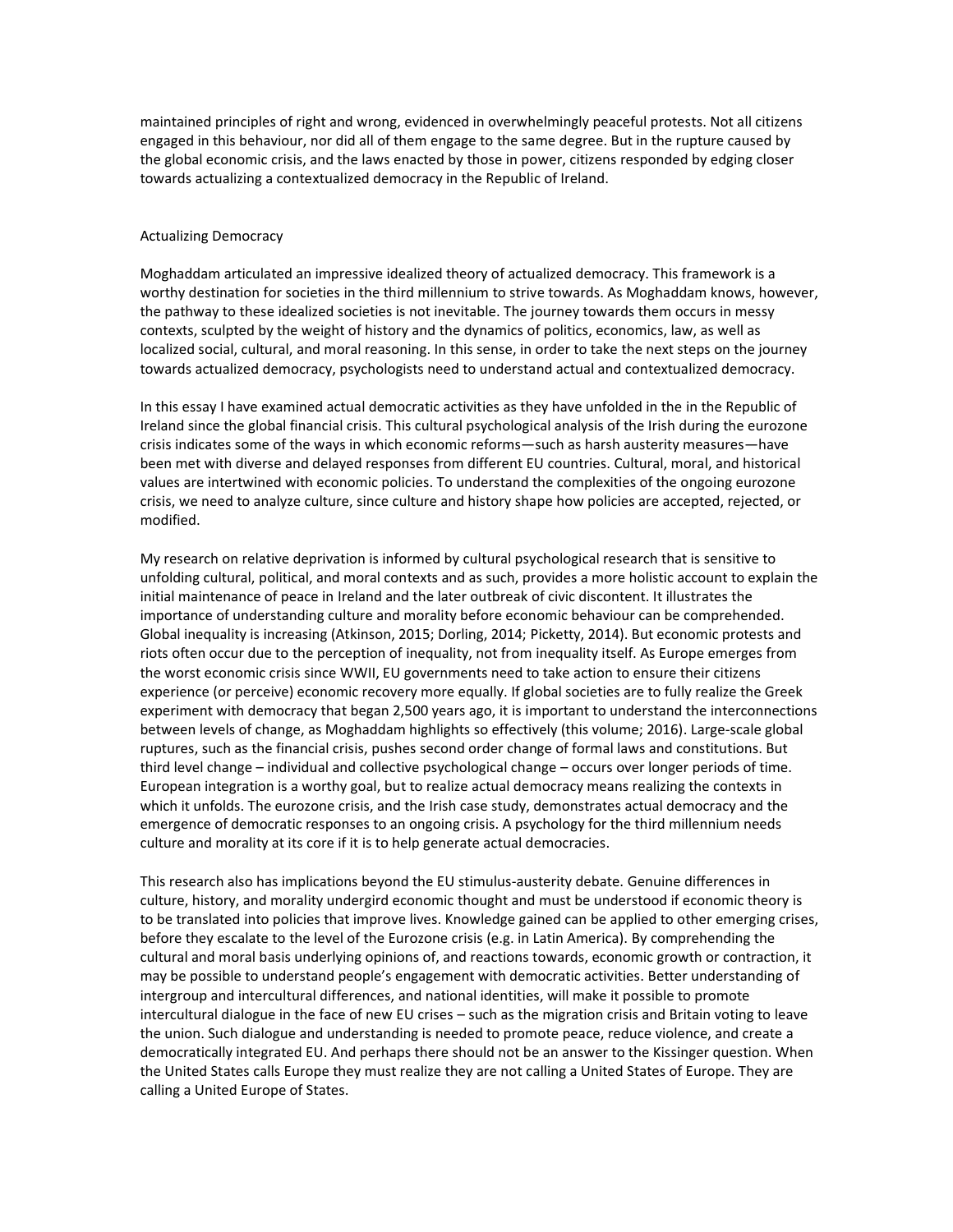### Acknowledgements

This research was supported by the Society for Research on Adolescence, the Division of Social Sciences at the University of Chicago, by the Lemelson/Society for Psychological Anthropology Pre-Dissertation Award, made possible by a generous donation from The Robert Lemelson Foundation, and by a Mellon Fellowship. I would also like to thank the Centre for Cultural Psychology at Aalborg University – and the participants at the 4<sup>th</sup> annual Niels Bohr Lecture Series – for inviting me to present this material in February 2016. This manuscript benefitted greatly from feedback from Richard Shweder, Alex Gillespie, and Kelsey Robbins.

Part of this essay is reprinted, with some editorial changes, with the permission of Hal Weitzman at *Capital Ideas* at the Booth School of Business, at the University of Chicago. The original citation for the work is: Power, S.A. (2015). To Understand the Eurozone Crisis, Consider Culture. *Capital Ideas* (p.63- 65).

## **References**

Atkinson, A.B. (2015). *Inequality: What can be done?* Cambridge, MA: Harvard University Press.

Banfield, E.C. (1958). *The Moral Basis of a Backward Society*. New York, NY: The Free Press.

Davies, J.C. (1971). *When Men Revolt and Why: A Reader in Political Violence and Revolution*. New York, NY: The Free Press.

de Tocqueville, A. (1857/1955). *The Old Regime and the French Revolution.* New York: Harper and Brothers.

Dorling, D. (2014). *Inequality and the 1%.* London: VersoBooks.

Halbwachs, M. (1992). *On Collective Memory*. (L.A. Coser, Trans. & Ed.). Chicago, IL: University of Chicago Press. (Original work published 1925).

Harrison, L.E. (1985). *Underdevelopment Is a State of Mind: The Latin American Case*. New York: Madison Books.

Harrison, L.E. and Huntington, S.P. (2000) (eds.), *Culture Matters: How Values Shape Human Progress.* New York: Basic Books.

Landes, D.S. (1999). *The Wealth and Poverty of Nations: Why some are so rich and some so poor*. New York, NY: Norton.

Le Bon, G. (1903). *The Crowd: A Study of the popular Mind* (4<sup>th</sup> imprinting). London, UK: T. Fisher Unwin.

Mann, M. (2005). *The Dark Side of Democracy*. Cambridge, UK: Cambridge University Press.

Moghaddam, F. M. (this edition). The Road to Actualized Democracy: A Psychological Exploration. In B. Wagoner, V. Glabeanu, & I. Brescó (Eds). *The Road to Actualized Democracy: A Psychological Perspective*. Charlotte, N.C.: Information Age Publishing.

Moghaddam, F.M. (2016). *The Psychology of Democracy.* Washington, DC: American Psychological Association Press.

Moghaddam, F.M. (2013). *The Psychology of Dictatorship*. Washington, DC: American Psychological Association.